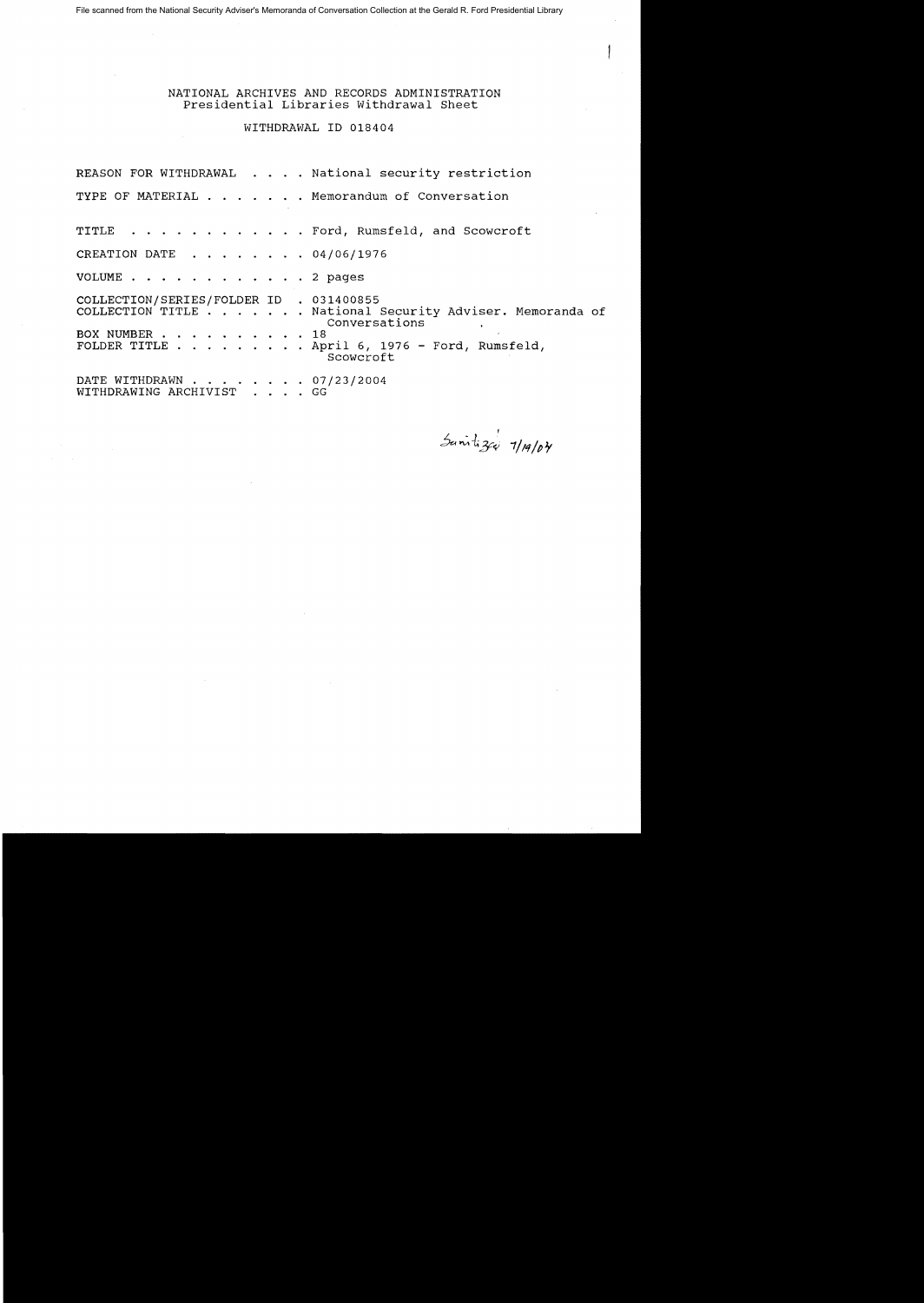MEMORANDUM

#### THE WHITE HOUSE

WASHINGTON

SECRET/NODIS/XGDS

DECLASSIFIED . E.O. 12956 Sec. 3.8 With PORTIONS EXEMPTED E.O. 12958 Sec. 1.5 (d) place dept. quidelines <u>MR01-101 # 42.</u> <u>OSD ltv 3/2/04</u>

MEMORANDUM OF CONVERSATION

dal NAPA Dota 7/19/04

PARTICIPANTS: President Ford Donald Rumsfeld, Secretary of Defense Brent Scowcroft, Assistant to the President for National Security Affairs

DATE AND TIME: Tuesday, April 6, 1976  $9:20 - 10:15$  a.m.

PLACE: The Oval Office

Rumsfeld: Thailand. I think our press coverage should be that we are proceeding as before, and not fall all over ourselves.

Scowcroft: I agree.

President: Fine.

Rumsfeld: Here is an article about Soviet pilots in Cuba. They are operating not as trainers. We can't deny it.

President: How are we coming with the Cuban contingencies?

Scowcroft: We had a meeting yesterday. There will be more on Monday.

President: When will I see it?

Scowcroft: The end of next week.

Rumsfeld: How should we deal with this article?

Scowcroft: How about saying there are some Soviet pilots in Cuba periodically. We have noticed more recently. We are watching to see what if any significance it may have.

> CLASSIFIED BY BRENT SCOWCROFT EXEMPT FROM GENERAL DECLASSIFICATION SCHEDULE OF EXECUTIVE ORDER 11652 EXEMPTION CATEGORY  $\frac{5(b)}{(1,3)}$ AUTOMATICALLY DECLASSIFIED ON Imp. to get.

**SEGRET / NODIS / XGDS**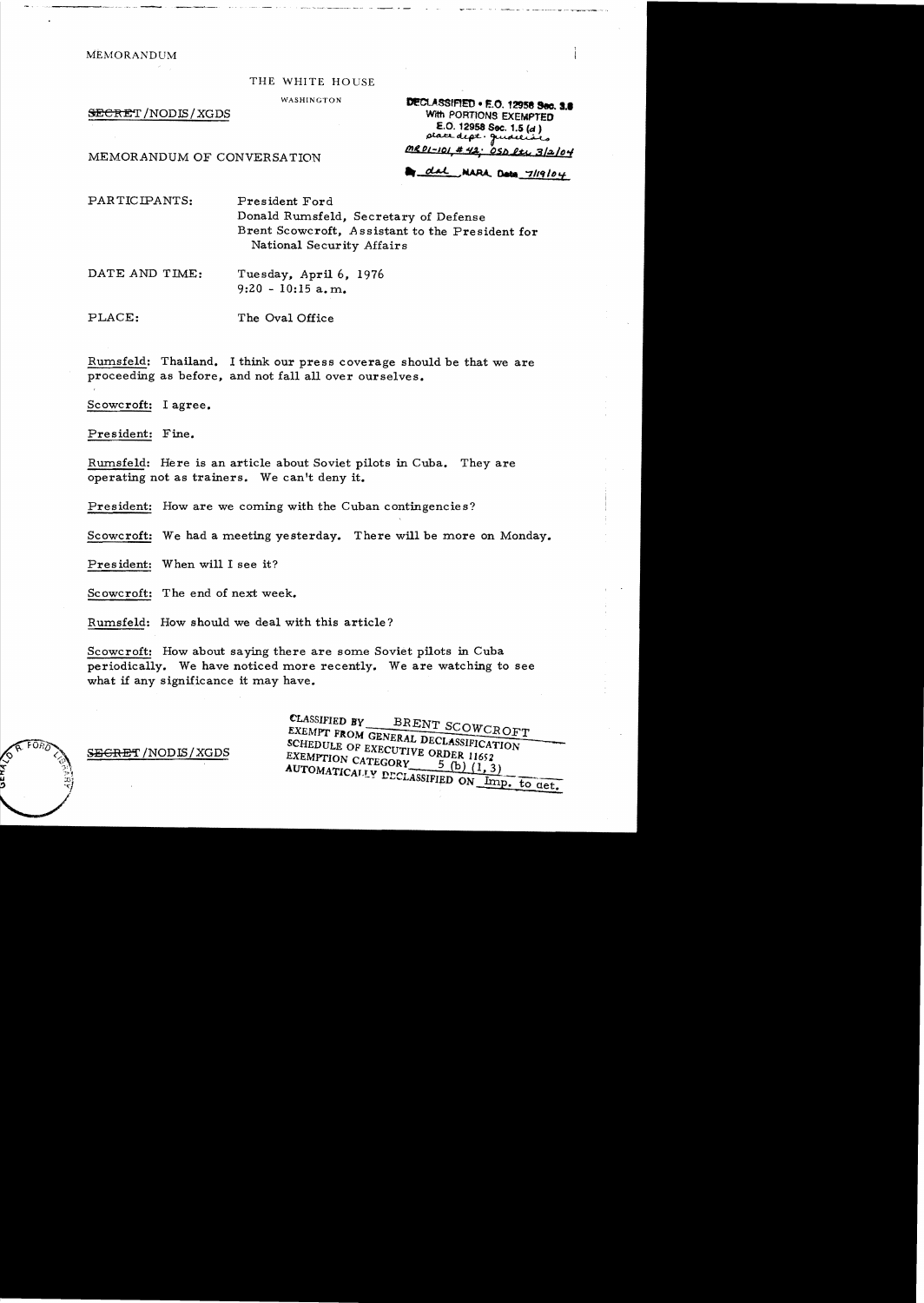## SEGRET/NODIS/XGDS 2.

Rumsfeld: You check the intelligence and let's talk. That sounds okay.

President: You two work it out.

Rurnsfeld: Dismantling SS 7 and 8 silos. [Discus sion of what we can do. ]

President: My inclination is a note from me to Brezhnev. But we need to move fast.

Rumsfeld: [Describes status of Sixth Fleet for Lebanon-contingencies.

Pres'ident: I want to see anything significant we get from Dean Brown.

Scowcroft: Brown hasn't reported anything significant since Henry talked to you yesterday.

Rurnsfeld: **The\_**are interested in AWACS and in increases in the intelligence flow. '

'There was a conference here in town. The consensus was could go communist within a few months. We all have said we didn<sup>1</sup>t see how an Italy with communists in the government could participate in NATO. The question is what we can do.

President: Why not? *H* that is what we should do, then we should at least go to the Congress. For us to sit on our hands just because of Congress would be irresponsible.

Rumsfeld: Structure a debate in NATO that a communist government means automatic suspension from NATO. If we lost

### **SECRET/NODIS/XGDS**